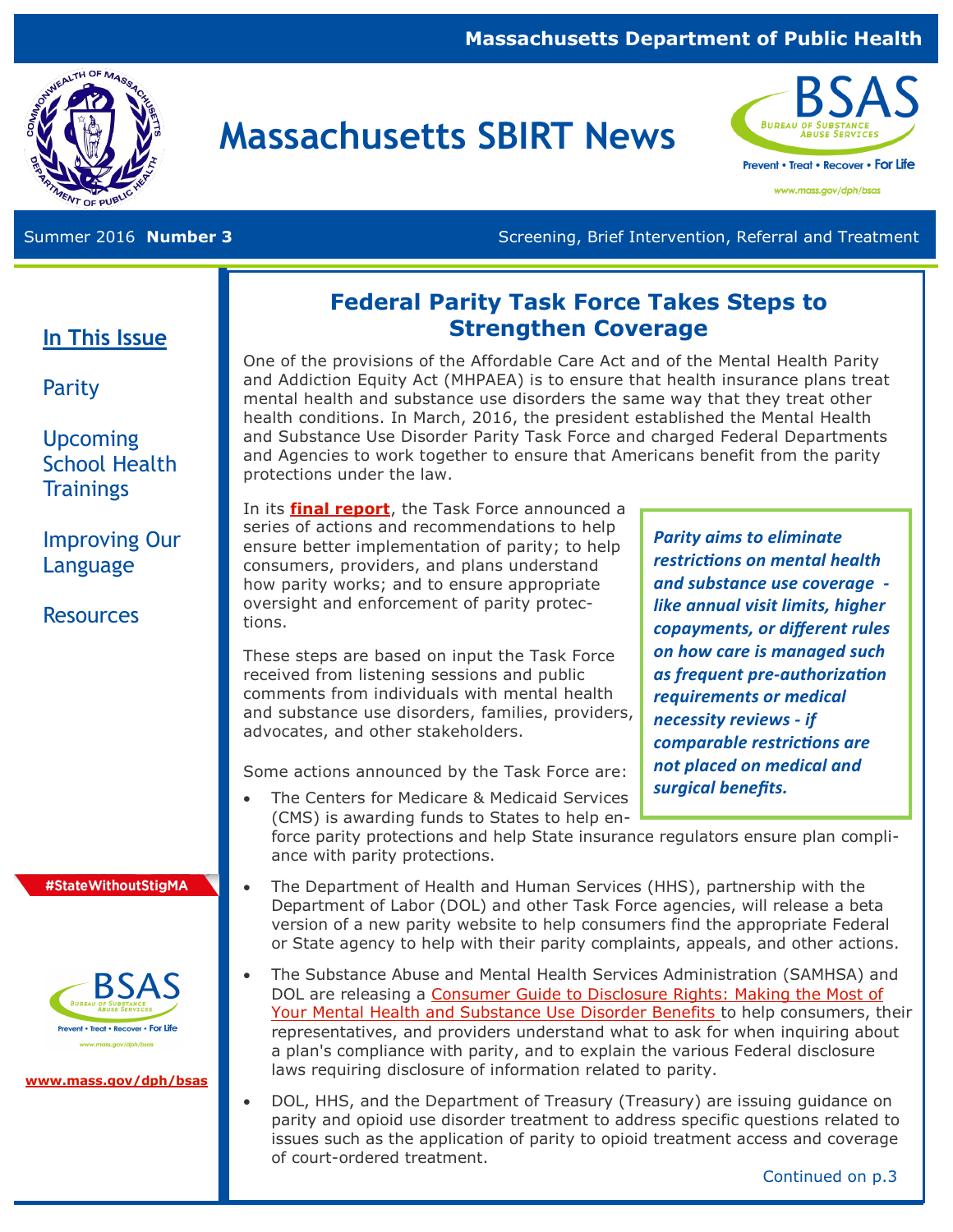## **Attention School Nurses !!**

#### **Already attended the 6-hour SBIRT training/overview?**

#### **Need more? Want more skills training?**

NEW opportunity for you & your district teams to improve skills & gain confidence to engage students in conversations about alcohol & drug use

#### **Two new, free, optional supports**

#### **SBIRT II:**

#### **SBIRT III:**

**2-hour Implementation Planning Workshop** 

**2-hour Screening & Brief Intervention Skill Building**

**Check the [SHIELD site](http://www.shield-bu.org/) for SBIRT II and/or SBIRT III workshops offered around the state and register for one or both OR Arrange one or both for your district** 

#### **To bring SBIRT II and/or SBIRT III to your district:**

**D** Arrange a space:

- **SBIRT II** sessions can hold up to 40 participants
- **SBIRT III** sessions must have a minimum of 10 participants & a max of only 20 Up to 3 sessions of SBIRT 2 and/or 3 can be offered in 1 day at 1 site

□ Go to [www.masbirt.org/schools](http://www.masbirt.org/schools) and complete a Training Request Form

You will be contacted about available dates, times and space capacity.

Once set, go to the **[SHIELD website](http://www.shield-bu.org/)** to register & encourage team members to register. **Everyone must register** so we have the right number of trainers for the day

 **Once registration for your site is open: Colleagues from other schools & districts may also register for sessions at your site**



chool Health Institute for Education and Leadership Development

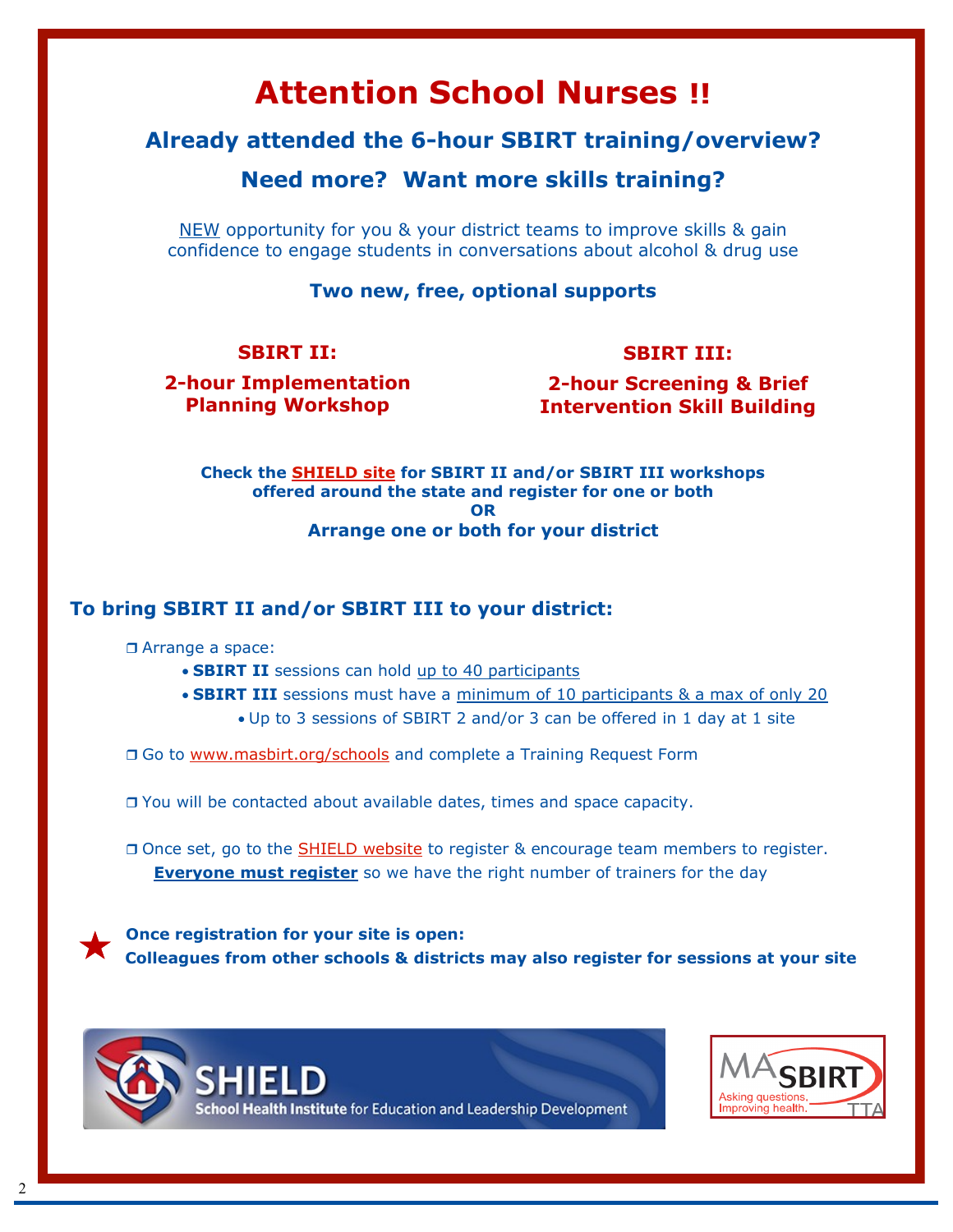

### MASBIRT Training and Technical Assistance

**[MASBIRT TTA](http://www.masbirt.org/)** can provide your site with:

- Training and on-going skills coaching for all staff levels: professional and administrative; train-the-trainer;
- Guidance with clinical protocol development; screening instruments and methods, brief intervention strategies;
- Grand Rounds on the intersection of alcohol, drugs and health, and importance of early identification;
- Help with administrative aspects, such as data collection strategies, documentation protocols;
- Identification and development of resources for patients who need specialty care, including medication assisted treatment for alcohol and opioids; and
- Guidance for work with special populations.

#### **617-414-3749 [www.masbirt.org](http://www.masbirt.org/)**



**MASSACHUSETTS SUBSTANCE ABUSE INFORMATION** AND EDUCATION HELPLINE

800-327-5050 · HELPLINE-ONLINE.COM

**To learn more contact:** 

Carol Girard Coordinator SBIRT Programs Bureau of Substance Abuse Services MA Department of Public Health

Improving health.

[Carol.D.Girard@state.ma.us](mailto:%20Carol.D.Girard@state.ma.us)

## Prevent • Treat • Recover • **For Life**